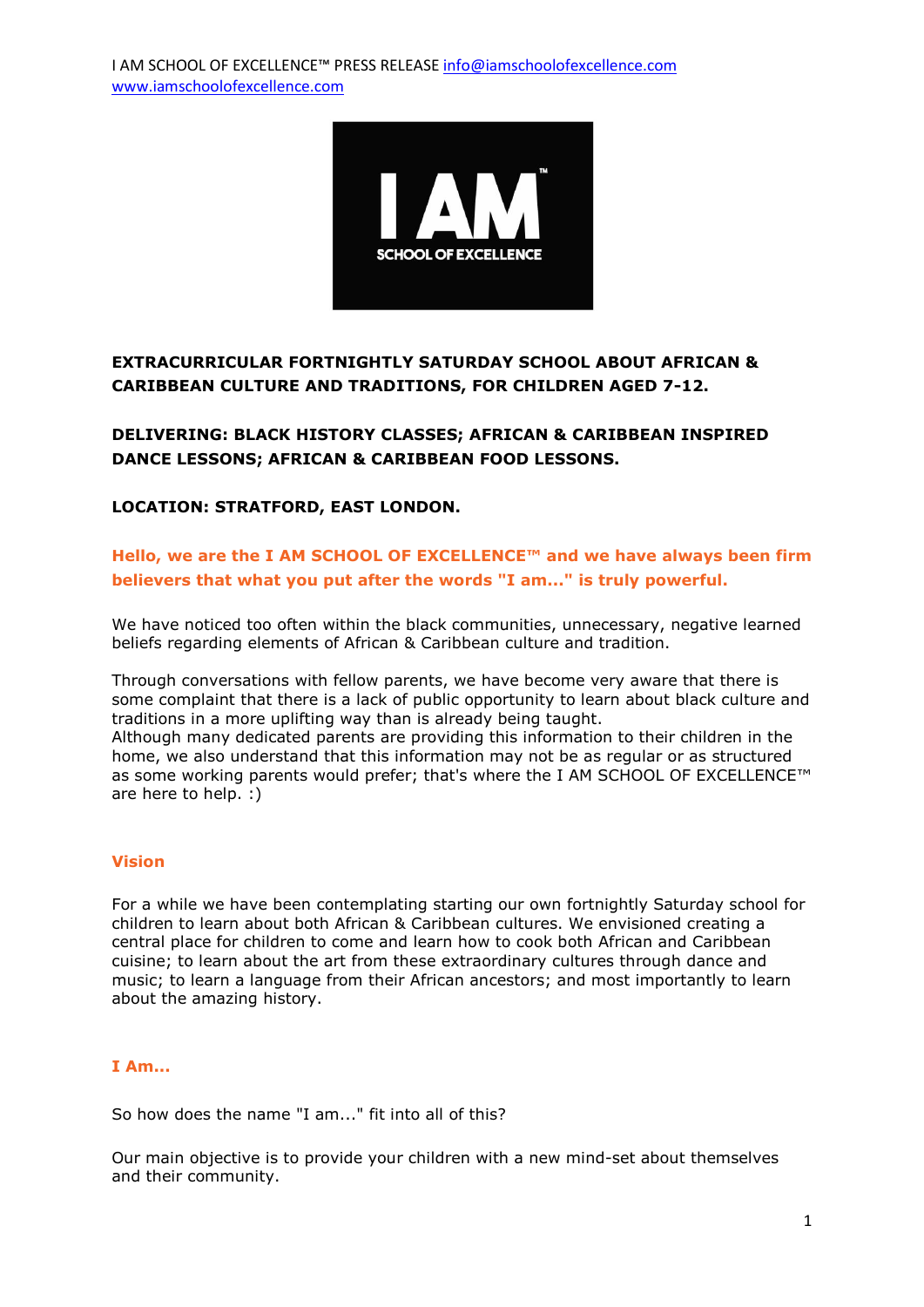I AM SCHOOL OF EXCELLENCE™ PRESS RELEAS[E info@iamschoolofexcellence.com](mailto:info@iamschoolofexcellence.com) [www.iamschoolofexcellence.com](http://www.iamschoolofexcellence.com/)

#### **Are they dictated by what others say they are? Or have they recognised their own power to be whatever they choose?**

For example, if one is constantly told that one is 'naughty' or 'can't achieve' does one start to subconsciously accept that as their reality?

There's a Buddhist saying that states, "Each morning we are born again. What we do today is what matters most".

Every day is a fresh slate and an opportunity for us to be whoever we want to be.





Left: I Am School of Excellence™ children preparing presentation resources on Ancient African Kingdoms. Right: End of Year 1 rewards ceremony.



Left: I Am School of Excellence™ children learning original choreography to Afrobeats.



#### **What's next?**

We have been running workshops with children now since January 2017 and it is so far, a HUGE success with one parent saying:

"Thank you! My son thoroughly enjoyed his 1st session yesterday. He is *feeling very empowered by the I AM statement and was singing in the* shower last night saying - I am amazing! He has also given me the recipe